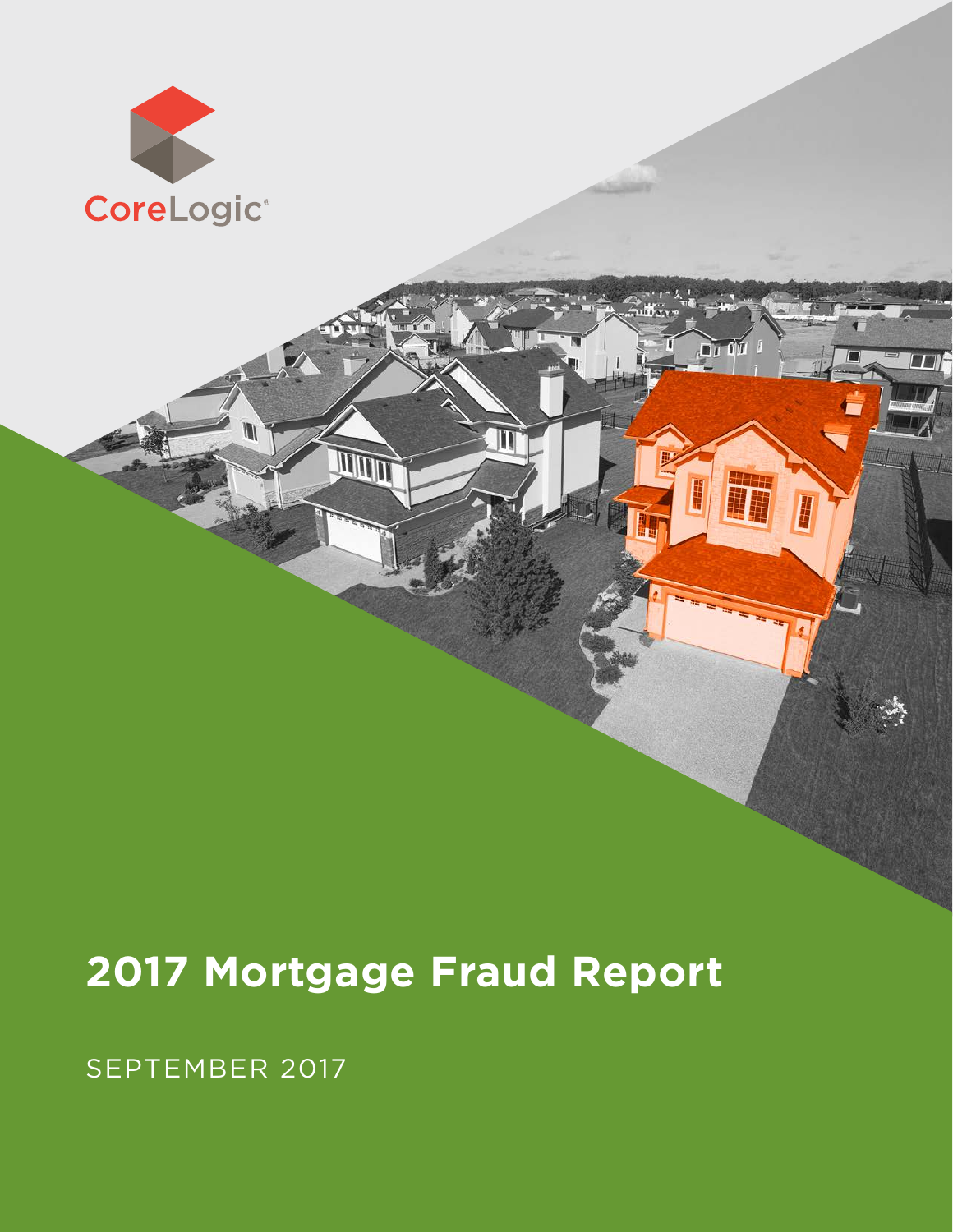#### Table of Contents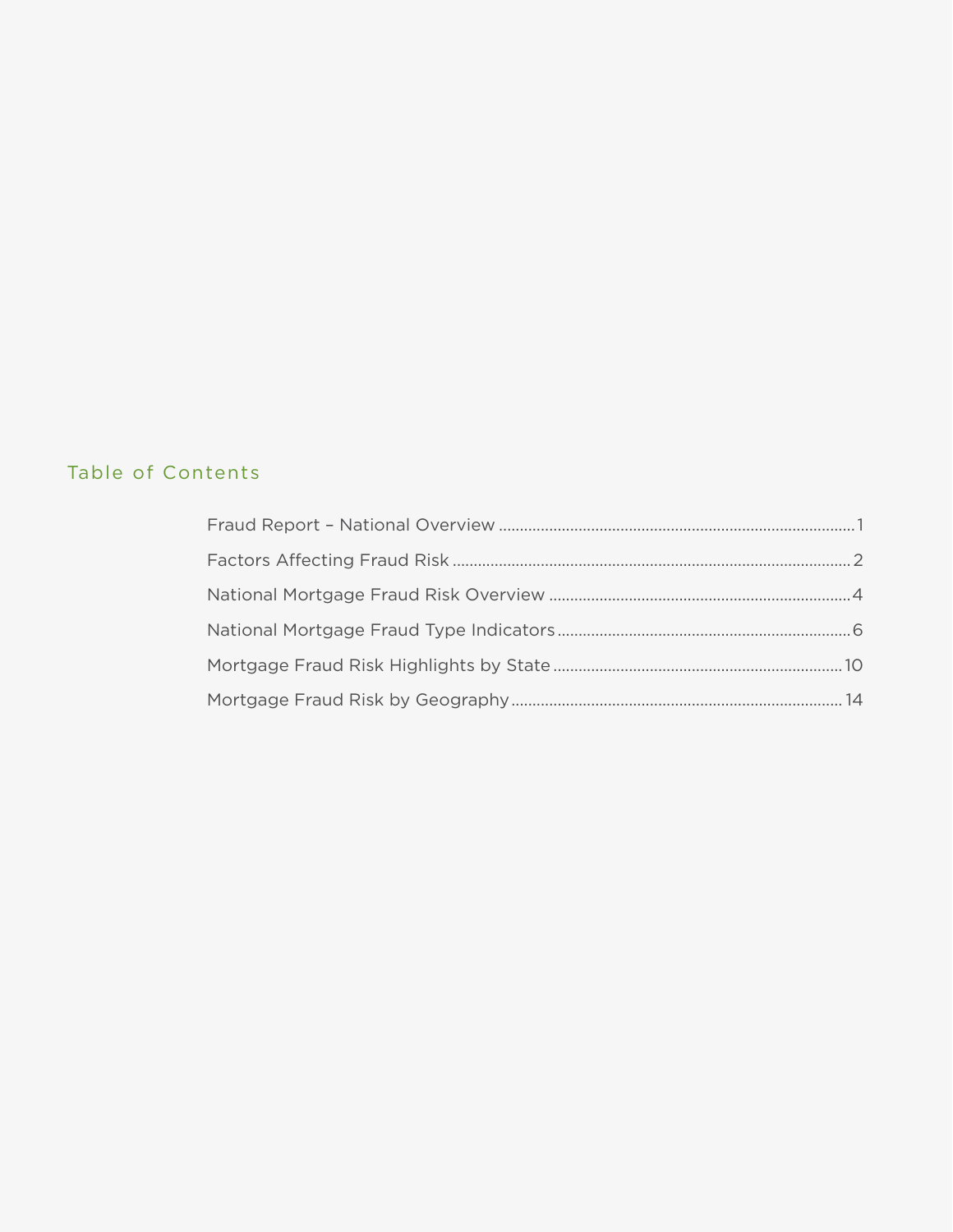

## <span id="page-2-0"></span>**FRAUD REPORT – NATIONAL OVERVIEW**

- ► New York stands in the top position for the mortgage application fraud risk for 2017, edging out Florida, which moves to third place behind New Jersey in the number two spot. Risk levels for Florida and New Jersey are nearly identical at this time. Because Florida volumes are 2.5 times that of either New York or New Jersey, all three areas bear watching.
- ► States with the greatest year-over-year growth in risk include Iowa, Indiana, Missouri, Louisiana, and Idaho. Of the five, Louisiana is the only top-growth state with a risk level greater than the National Index. It grew from 103 to 145 year-overyear, and is ranked the eighth riskiest state.
- ► Jumbo refinance loans are the segment showing the greatest risk increase by loan type.
- ► Occupancy fraud risk had the greatest increase year-over-year, followed by increases in Transaction, Income, and Property fraud types. Undisclosed Real Estate Debt and Identity showed declines in risk.

**13,404**

**MORTGAGE APPLICATIONS ESTIMATED TO HAVE INDICATIONS OF FRAUD IN Q2 2017**

During the second quarter of 2017, an estimated 13,404 mortgage applications or 0.82 percent of all mortgage applications contained fraud. By comparison, in the second quarter of 2016, mortgage application fraud was found on 12,718 applications, or 0.70 percent of all applications.

**MORTGAGE APPLICATION FRAUD RISK INDEX**

**16.9% Q2 2017 COMPARED TO Q2 2016** The CoreLogic Mortgage Application Fraud Risk Index increased 16.9 percent nationally from the second quarter 2016 to the second quarter of 2017. While the index fluctuated during the year, it is continuing its long-term upward trend from Q3 2010. Although loosening credit is a factor, the increase is primarily attributed to a higher percentage of purchase transactions and growing wholesale market share.

The CoreLogic Mortgage Fraud Report analyzes the collective level of loan application fraud risk the mortgage industry is experiencing each quarter. CoreLogic develops the index based on residential mortgage loan applications processed by CoreLogic LoanSafe Fraud Manager™, a predictive scoring technology. The report includes detailed data for six fraud type indicators that complement the national index: **identity, income, occupancy, property, transaction, and undisclosed real estate debt.**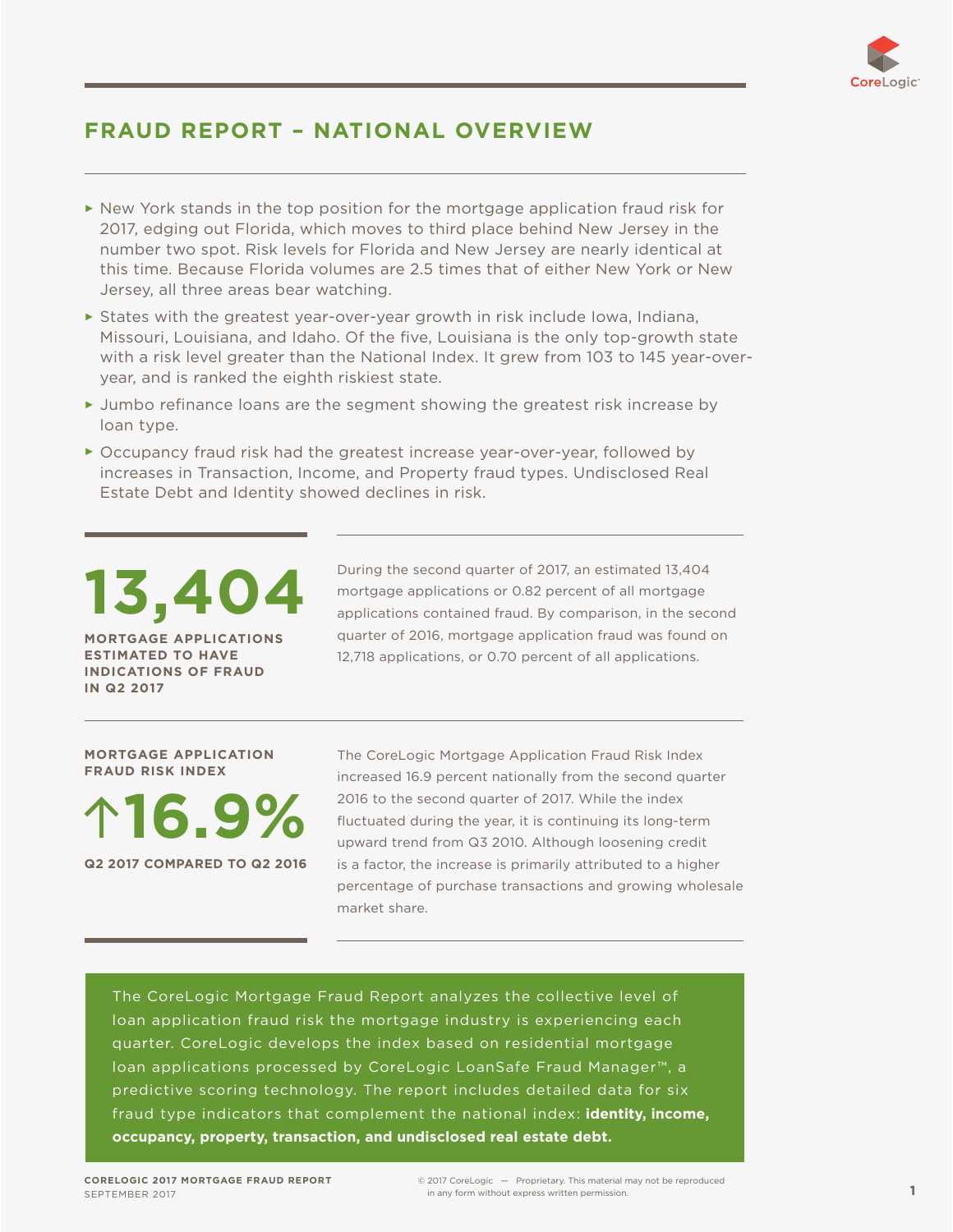<span id="page-3-0"></span>

### **FACTORS AFFECTING FRAUD RISK**

Market factors that influenced fraud risk during the previous year include:

► The continued shift from what had been a very refinance-heavy market to a purchase market is a key factor in the application fraud risk increase. From Q2 2016 to Q2 2017, the proportion of purchase transactions within the consortium increased from 55% to 66% of applications. Forecasts are for this trend to persist. Purchase transactions have higher risk due to the stronger motivations and increased opportunities to commit mortgage origination fraud.



**SHARE OF SINGLE-FAMILY ORIGINATIONS (PERCENT)**

Source: HMDA (2000–2015), CoreLogic public records (2016), average of MBA, Freddie Mac, Fannie Mae projections (2016–2018).

► The second factor leading to an increase in fraud risk was a 48% increase in the share of loans originated through wholesale channels, from 5.0% to 7.3%. Traditionally, wholesale applications have shown a higher risk level than Retail channels, and the increase in Wholesale lending is affecting the National Index.

*Note the lower risk for Correspondent loans is due to ordering reports later in the loan process. Many high-risk transactions have fallen out of the pipeline by the time the applications are submitted for scoring.*

**"This past year we saw a relatively large increase in the CoreLogic National Mortgage Application Fraud Index. If the factors that influenced the increase continue, including a shift to purchase transactions and growing wholesale channel origination activity, it is likely that mortgage application fraud risk will continue to**  rise as well. Fraud on cash-out refinance transactions and home equity loans may **become more of a factor in the coming years as home values and equity rise."**

**Bridget Berg**, Principal, Fraud Solutions Strategy at CoreLogic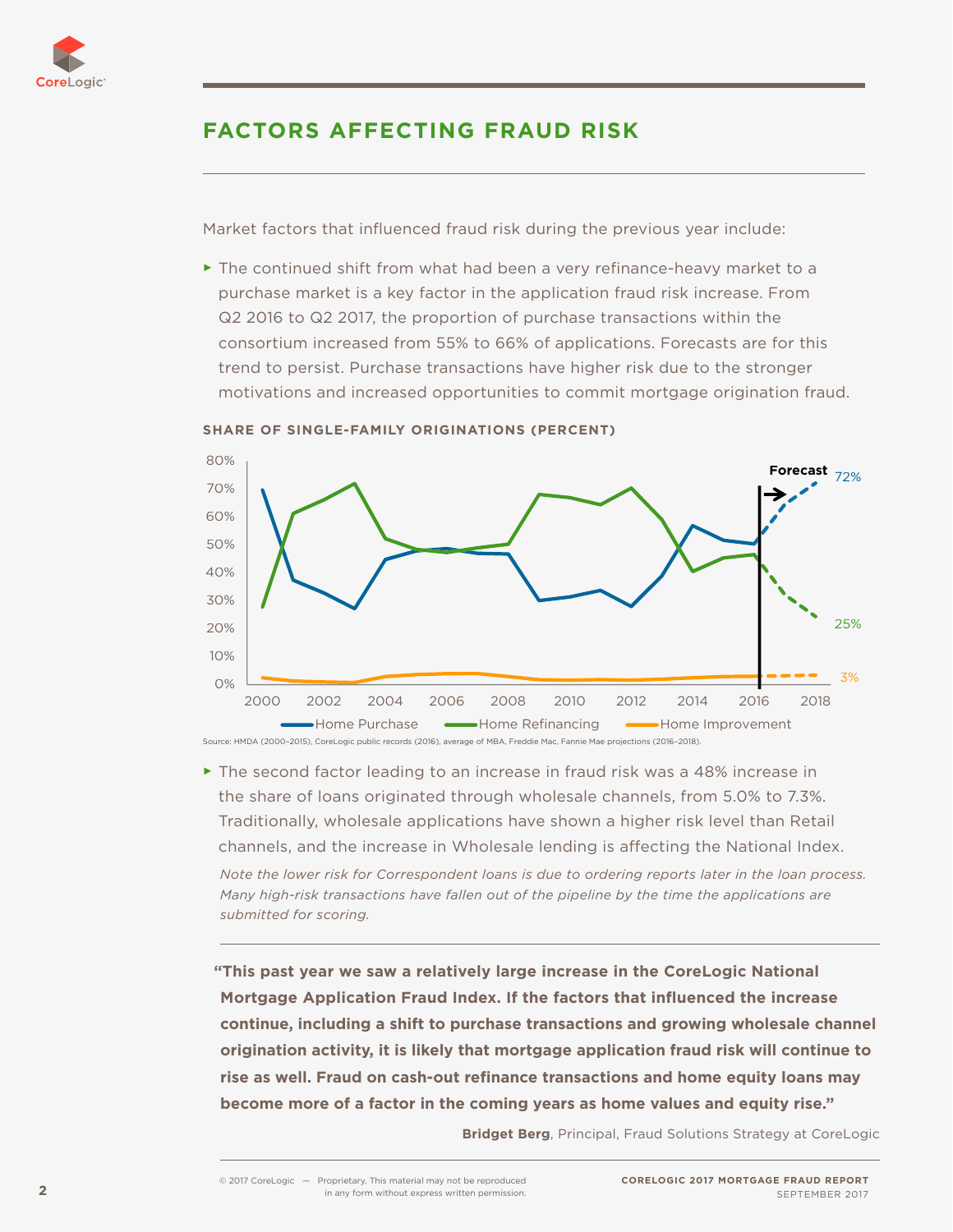

### **FACTORS AFFECTING FRAUD RISK**



#### ► **National Mortgage Application Fraud Index by Loan Channel**



#### 10% Percentage of Wholesale Loans Percentage of Wholesale Loa 9% 7.32% 8% 6.41% 7% 4.96% 5.21% 5.33% 6% 5% 4% 3% 2% 1% 2016-2Q 2016-3Q 2016-4Q 2017-1Q 2017-2Q

#### ► **Wholesale Loan Share**

While purchase transactions account for most of the increase in the National Mortgage Application Fraud Index, the refinance segments also showed risk increases, most notably in the Jumbo segment, where the risk index increased 59% while volumes decreased by 35%. Specific risk indicators that increased for jumbo refinances during the last year included rapid refinancing after purchase, home value appreciation not supported by market changes, and occupancy red flags.

**"The move to digital mortgage processes may limit opportunities for alteration or interception of critical underwriting information, as data will be directed straight from reliable sources directly to the lender. Fraudsters will try to get around these new safeguards by utilizing income and asset sources that do not participate in these automated processes and cannot be verified in a controlled environment."**

**Bridget Berg**, Principal, Fraud Solutions Strategy at CoreLogic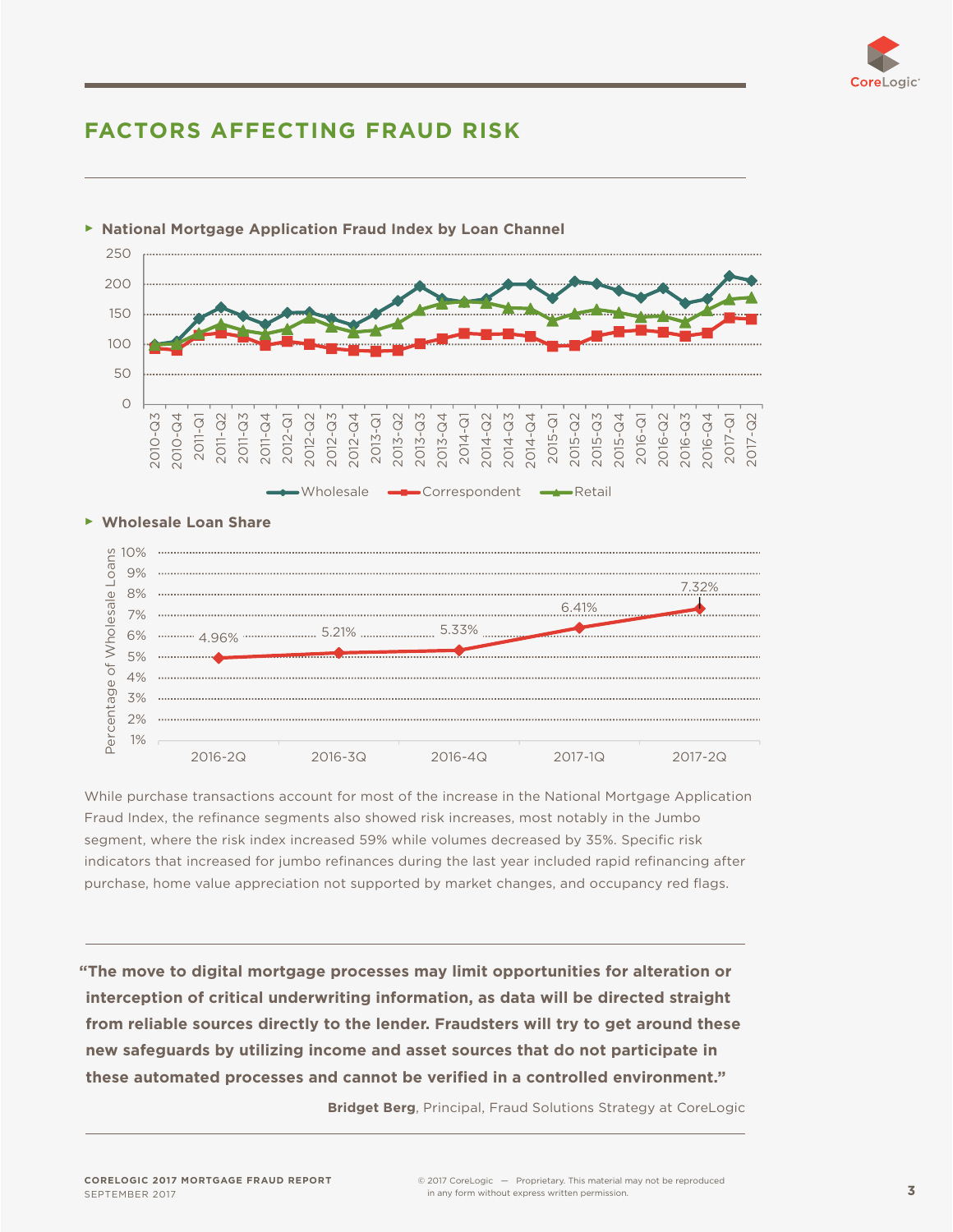<span id="page-5-0"></span>

### **NATIONAL MORTGAGE FRAUD RISK OVERVIEW**

2.18x5.9



#### ► **National Mortgage Application Fraud Index Over Time**

Note: The blue is a trend line.



► **National Mortgage Application Fraud Index by Loan Segment: Purchase**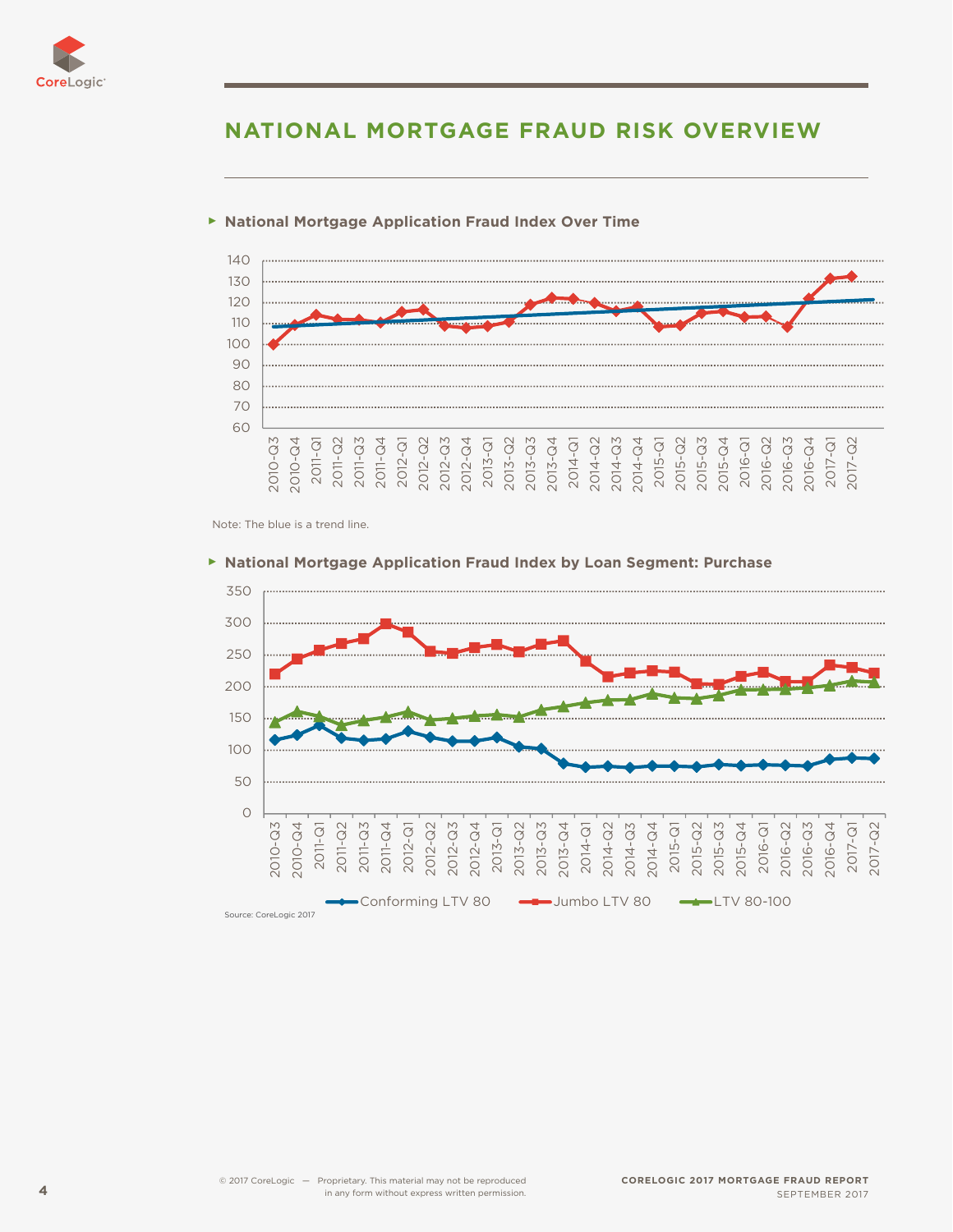

### **NATIONAL MORTGAGE FRAUD RISK OVERVIEW**

2. 74x6.12



#### ► **National Mortgage Application Fraud Index by Loan Segment: Refinance**

#### **DEFINITIONS**

- *The Conforming LTV 80* segment consists of applications for owner-occupied mortgages with Loan-To-Value (LTV) less than or equal to 80 percent and a loan amount less than or equal to the conforming loan limit.
- *The Jumbo LTV 80* segment contains applications for owner-occupied mortgages with LTV less than or equal to 80 percent and a loan amount greater than the conforming loan limit.
- *The LTV 80–100* segment consists of applications for all mortgages with LTV greater than 80 percent, but less than or equal to 100 percent.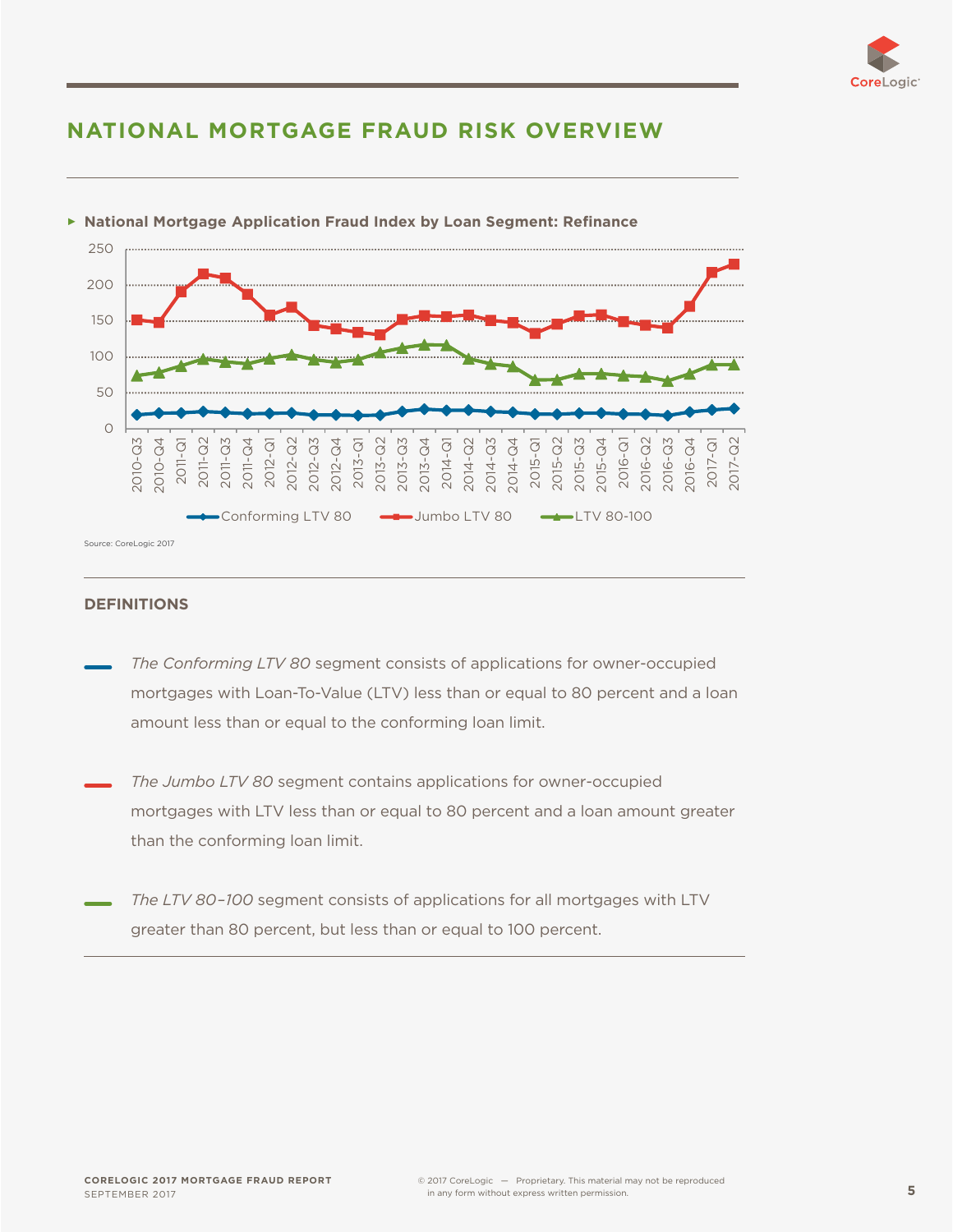<span id="page-7-0"></span>

### **NATIONAL MORTGAGE FRAUD TYPE INDICATORS**

#### **OCCUPANCY FRAUD RISK**

**7.0% Q2 2017 COMPARED TO Q2 2016**

**TRANSACTION FRAUD RISK** 

**3.9%**

**Q2 2017 COMPARED TO Q2 2016**



Occupancy fraud occurs when mortgage applicants deliberately misrepresent their intended use of a property (primary residence, secondary residence, or investment). Programs, pricing, and underwriting guidelines are impacted by a property's intended occupancy. From the second quarter of 2016 to the second quarter of 2017, the occupancy- fraud indicator increased 7.0 percent. The risk has been steady over the last year with a slight increase each quarter that has led to the overall increase for the year.

States with Largest YOY Increase:

- ► Hawaii
- ► Montana ► Nebraska
- ► Colorado ► Nevada

Transaction fraud occurs when the nature of the transaction is misrepresented, such as undisclosed agreements between parties and falsified down payments. This risk includes third party risk, non-arm's length transactions, and straw buyers. At the end of the second quarter of 2017, the transaction risk indicator increased 3.9 percent when compared to the same quarter in 2016, with a steady increase each quarter.

States with Largest YOY Increase:

- ► South Dakota
- ► Wyoming
- ► North Dakota

► New Hampshire

► Montana

**INCOME FRAUD RISK**

**3.5%**

**Q2 2017 COMPARED TO Q2 2016**



Income fraud includes misrepresentation of the existence, continuance, source, or amount of income used to qualify. From the second quarter of 2016 to the second quarter of 2017, the income fraud risk indicator increased 3.5 percent. The risk decreased the first two quarters with a sharp increase the second two quarters.

|                              |  |  | States with Largest YOY Increase: |
|------------------------------|--|--|-----------------------------------|
| $\blacktriangleright$ Alaska |  |  | $\blacktriangleright$ Alabama     |

- ► Alabama
	- ► Utah
- ► Indiana ► Maine

**CORELOGIC 2017 MORTGAGE FRAUD REPORT** SEPTEMBER 2017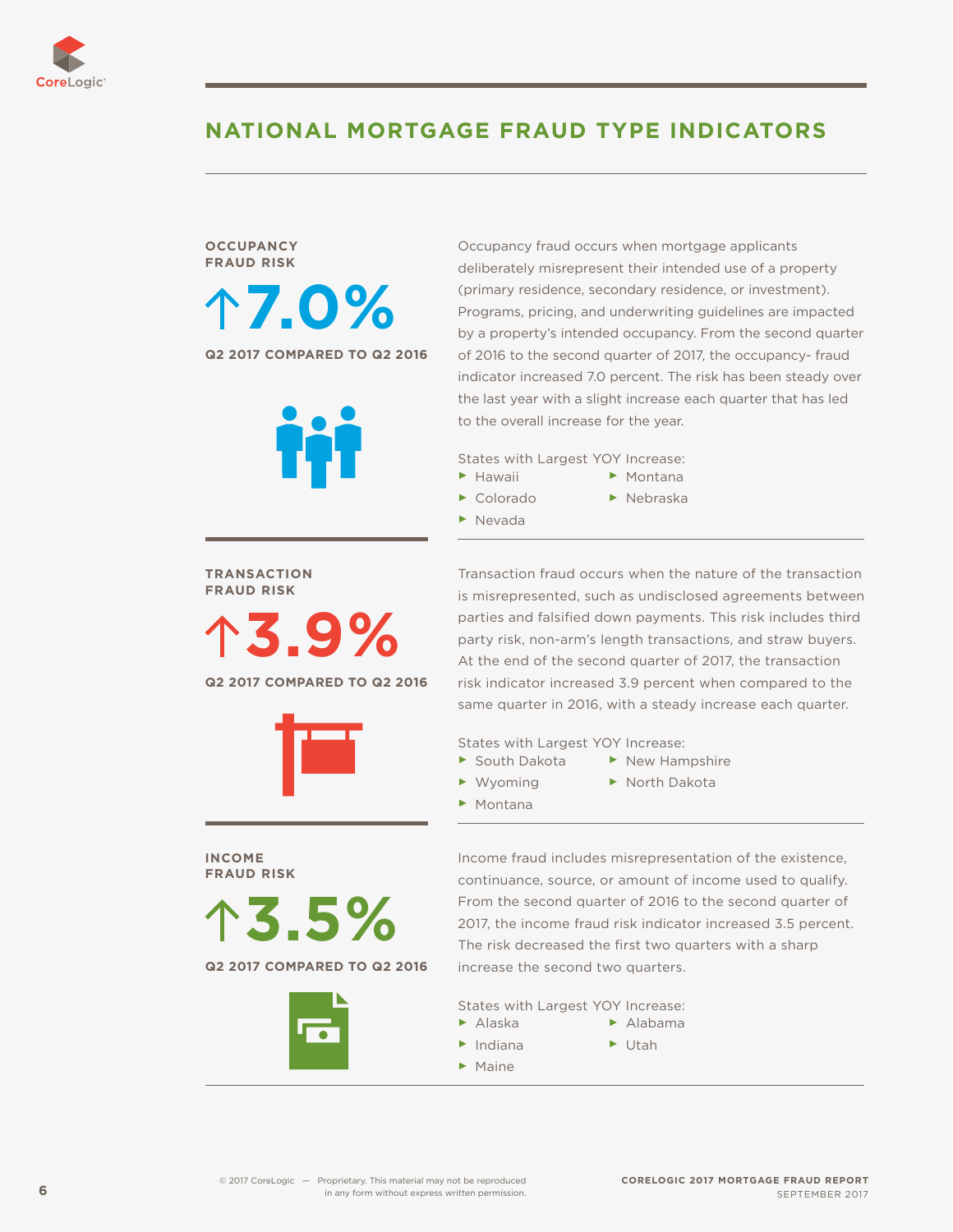

# **NATIONAL MORTGAGE FRAUD TYPE INDICATORS**



**IDENTITY FRAUD RISK**





Property fraud occurs when information about the property or its value is intentionally misrepresented. From the second quarter of 2016 to the second quarter of 2017, property fraud risk decreased 1.9 percent nationally. The trend had an increase and decrease oscillation quarter-over-quarter with a net increase over the four quarters.

States with Largest YOY Increase:

- ► New Mexico
- ► Washington DC ► Alaska
- ► Vermont

► Wyoming

Undisclosed real estate debt fraud occurs when a loan applicant intentionally fails to disclose additional real estate debt, such as mortgages and real estate taxes. During the second quarter of 2017, this type of fraud risk decreased 2.7 percent compared to the same quarter in 2016. The fraud risk increased for the first two quarters then decreased the second two quarters.

► Wyoming

States with Largest YOY Increase:

- ► North Dakota
- ► Nebraska
- ► Indiana
- ► Iowa

Among the more serious fraud types, identity fraud occurs when an applicant alters, creates, or uses a stolen identity to obtain a mortgage. The indicator measuring identity fraud risk decreased 7.3 percent from the second quarter of 2016 to the second quarter of 2017, with a slight increase the first two quarters and a steep decrease the second two quarters.

States with Largest YOY Increase:

- ► Maine
- ► Montana
- 
- ► Alaska ► Michigan
- ► South Dakota
-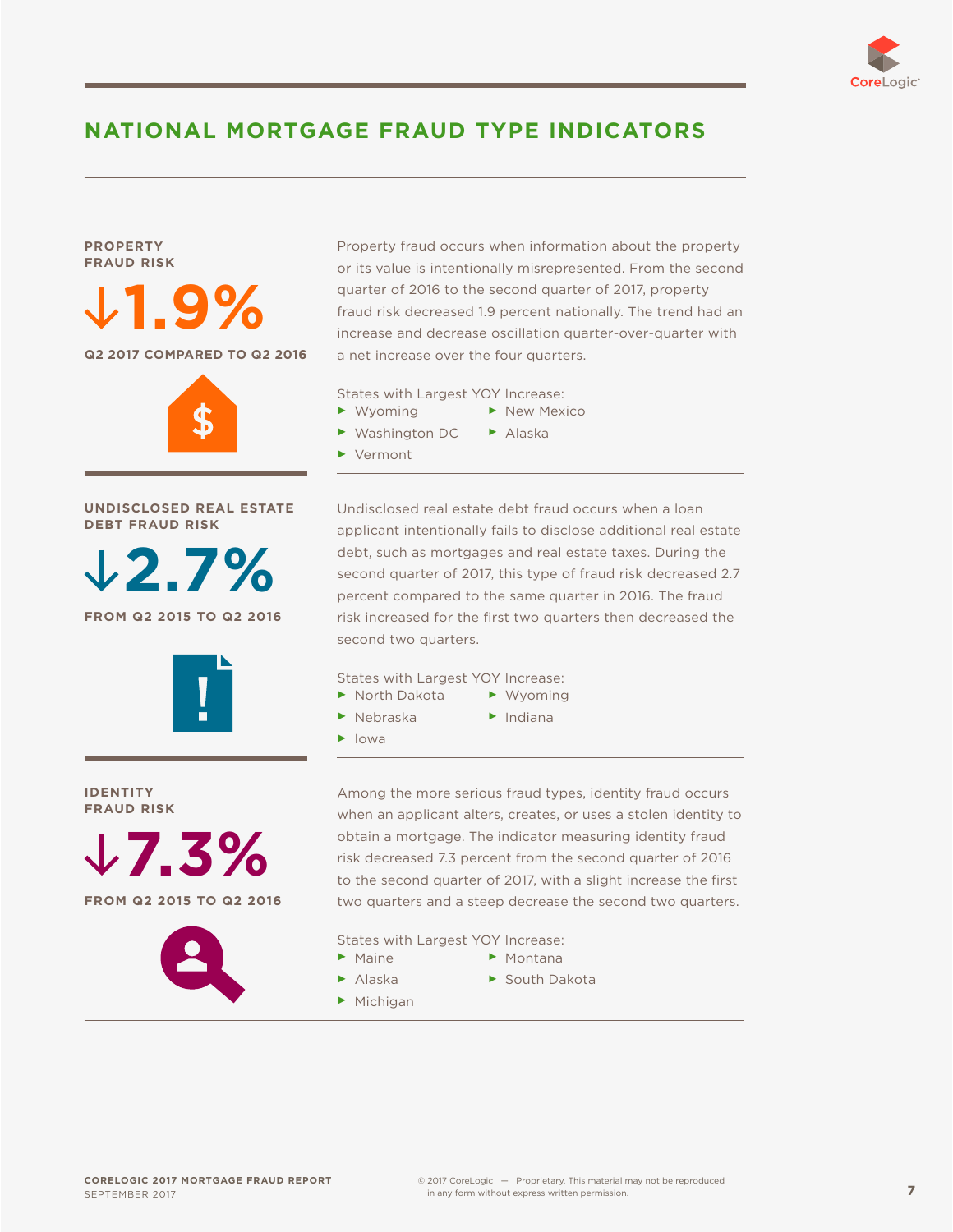

## **NATIONAL MORTGAGE FRAUD TYPE INDICATORS**



#### ► **States with Highest Risk by Mortgage Fraud Type Indicators**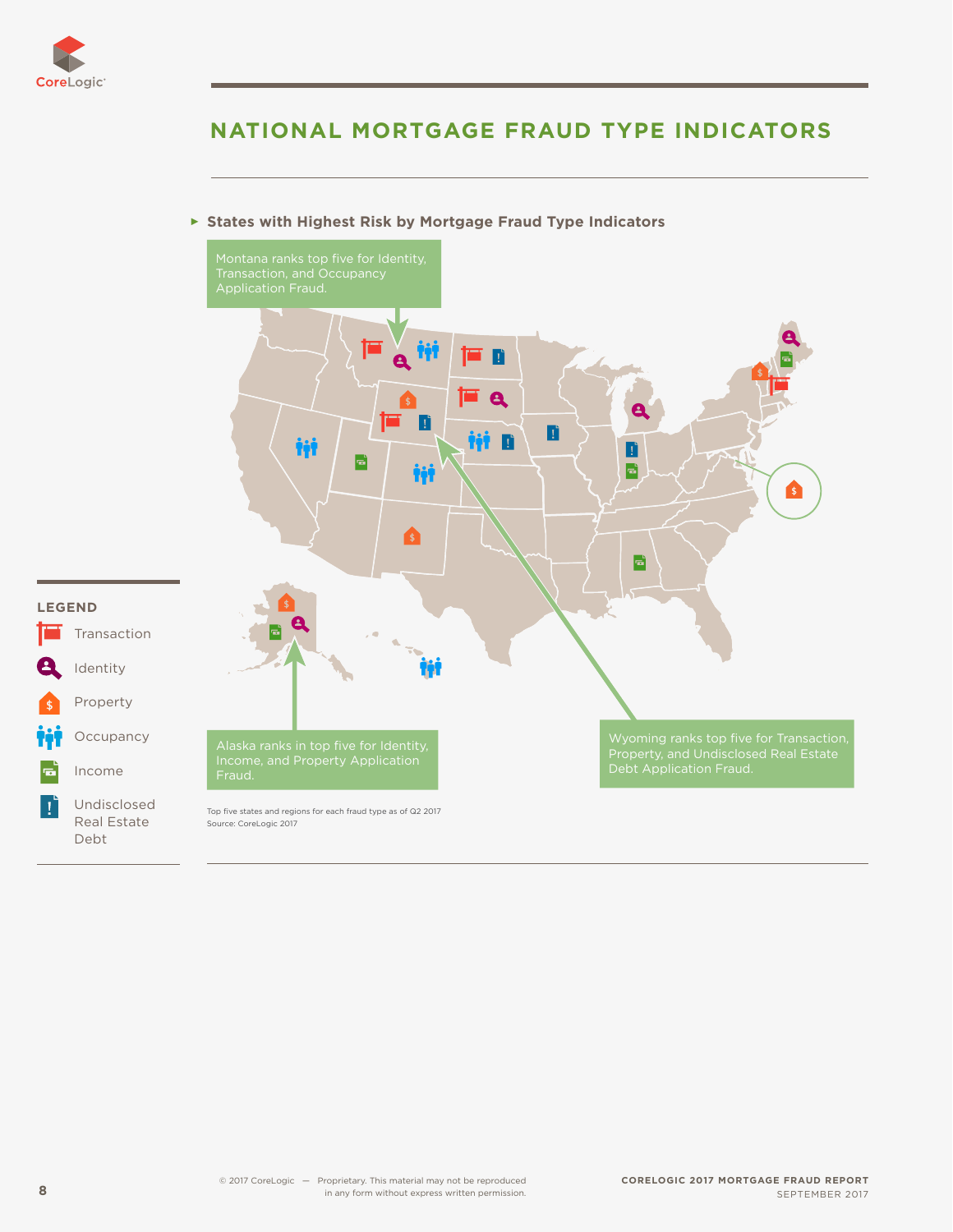

### **MULTI-CLOSING FRAUD RISK**

Multi-lien fraud is an extremely profitable scam that takes advantage of the lag between closing and recording to solicit multiple loans on a single property. 2014 showed a spike in multi-lien fraud attempts as measured by prevention reported through the CoreLogic Multi-Closing Alert Program (MCAP). In 2015 and 2016, the activity decreased, but 2017 is projected to show an increase.



#### ► **Loan Amounts Averted Through Multi-Closing Alert Program**

Source: CoreLogic 2017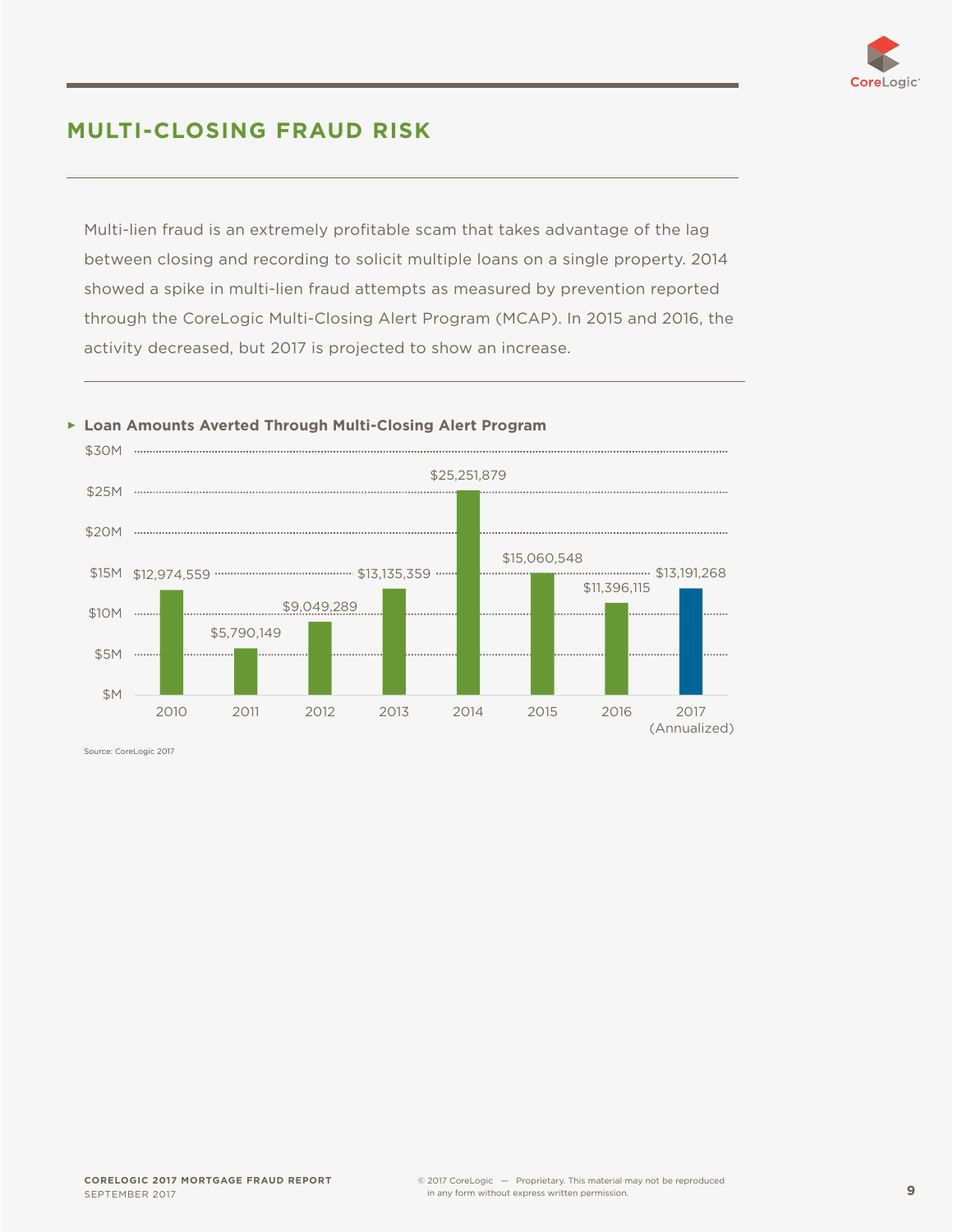<span id="page-11-0"></span>

### **MORTGAGE FRAUD RISK HIGHLIGHTS BY STATE**

2.53x6.13



#### ► **Five States with the Highest Year-Over-Year Growth in Application Fraud Risk**

Risk Rankings are based on state-level Mortgage Application Fraud Index. States with statistically insignificant application volumes are excluded for this analysis. Source: CoreLogic 2017

Historically the highest risk states are usually the ones that have larger year-over-year increases in fraud risk. Over recent years the higher risk states have stabilized and the states with lower risk have become the big risk movers. Risky markets appear to show a less geographically concentrated pattern as well.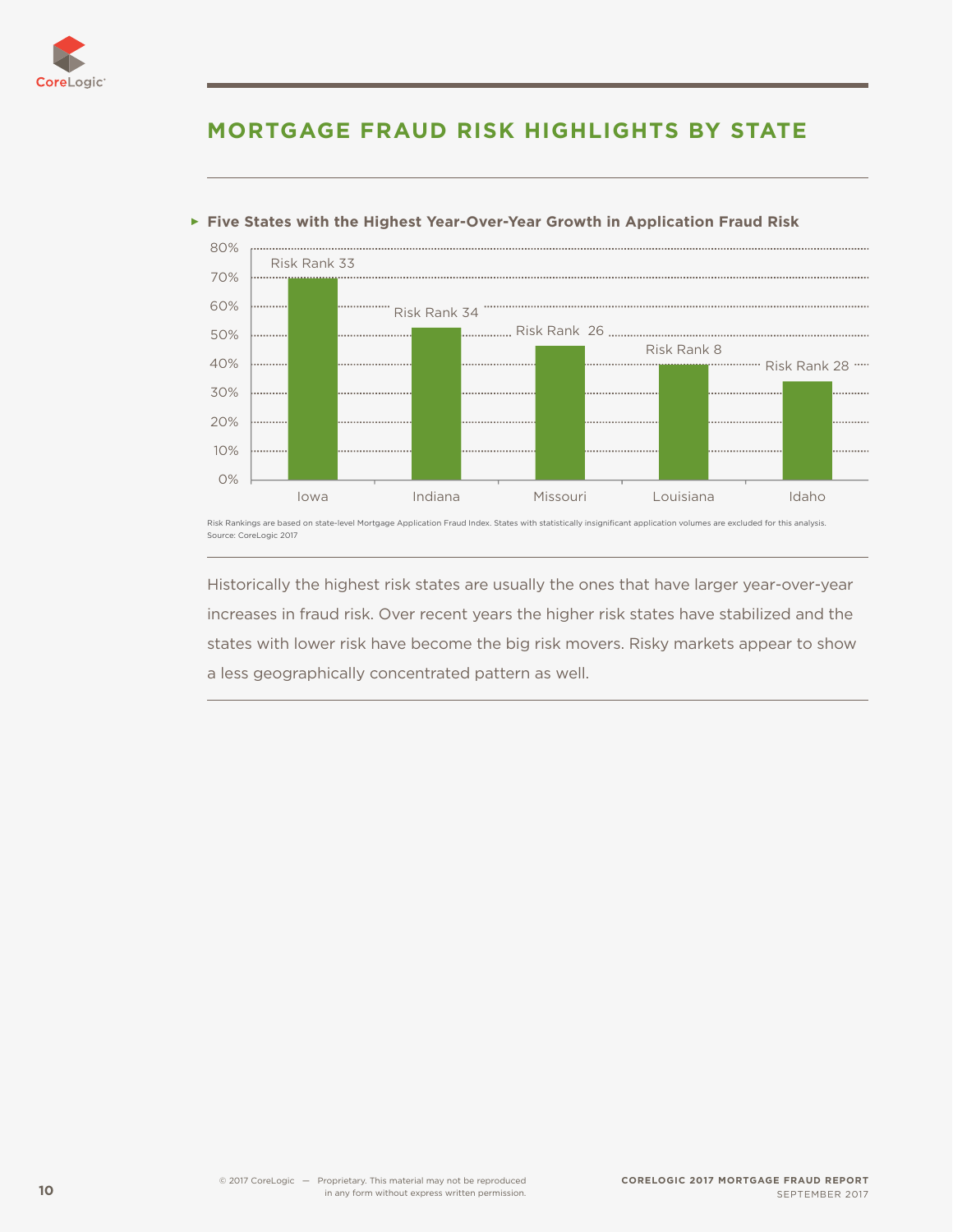

# **MORTGAGE FRAUD RISK HIGHLIGHTS BY STATE**

A breakout of states provides a better look into which states are experiencing fraud risk growth and those that appear to be decreasing in risk.



► **Fraud Type Indicators for States with Highest Year-Over-Year Risk Growth**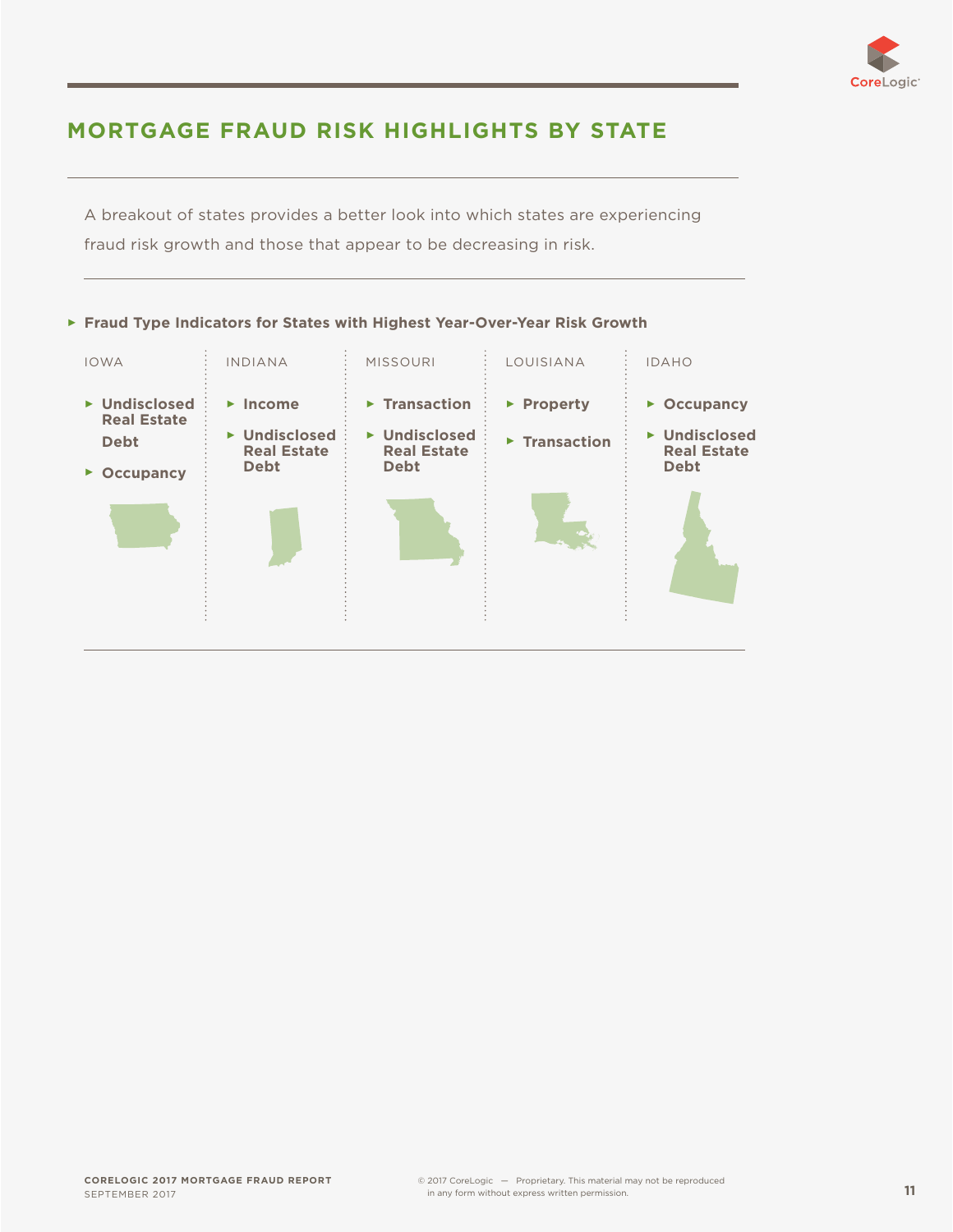

### **MORTGAGE FRAUD RISK HIGHLIGHTS BY STATE**

2.95x6.12



#### ► **Ten States With the Highest Application Fraud Risk**

Hawaii, Maryland and Delaware have dropped out of the top 10 and Louisiana,

New Mexico and Illinois have moved into the top ten.

*Note: State-level rankings require a minimum volume level for inclusion; Hawaii dropped below the inclusion level for Q2 2017 but would have been ranked 4th.*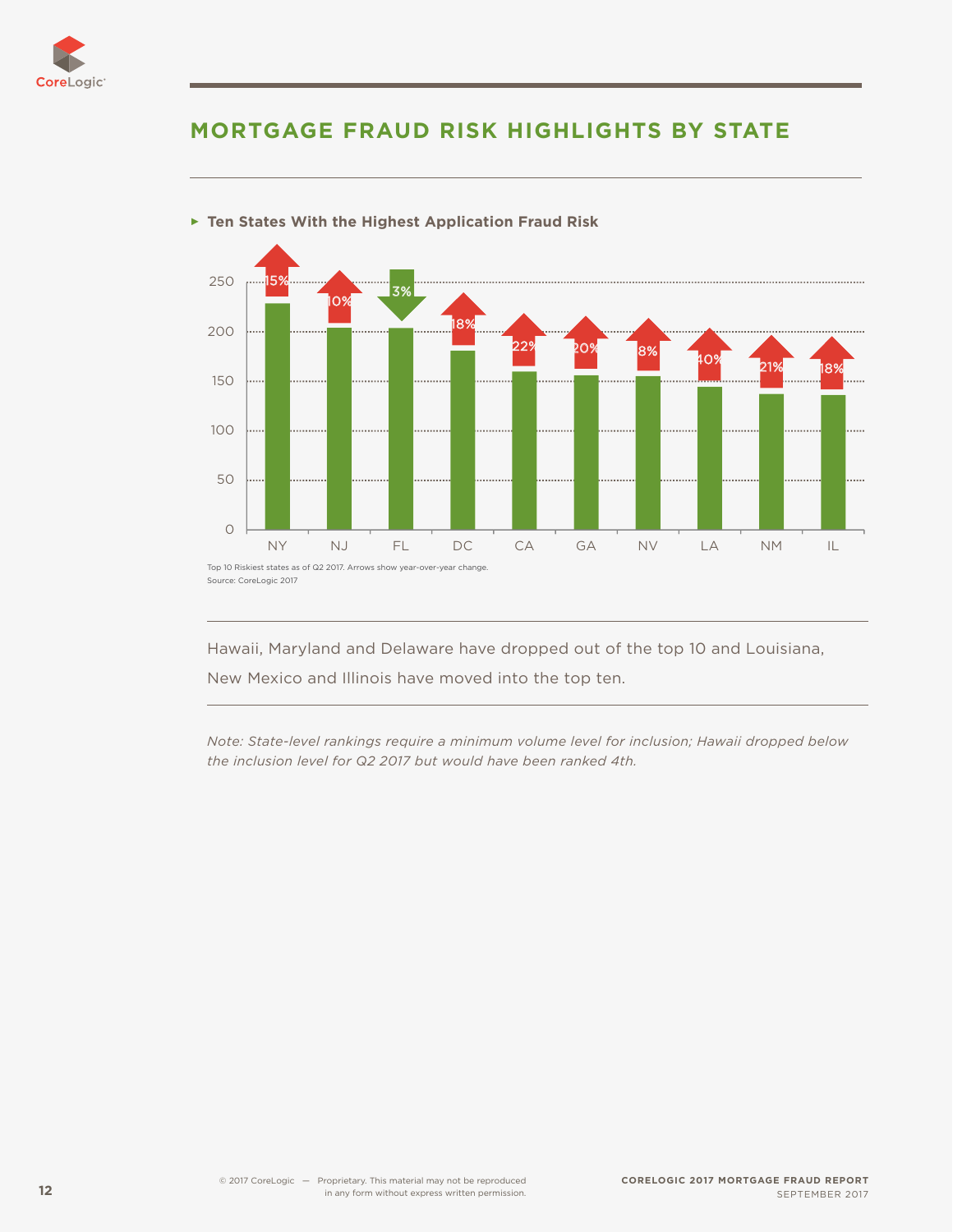

### **MORTGAGE FRAUD RISK BY GEOGRAPHY**

#### ► **Fraud Risk Heat Map**



The Fraud Risk heat map displays the CBSA rank for fraud risk as of Q2 2017. Only top 100 CBSAs by population are considered.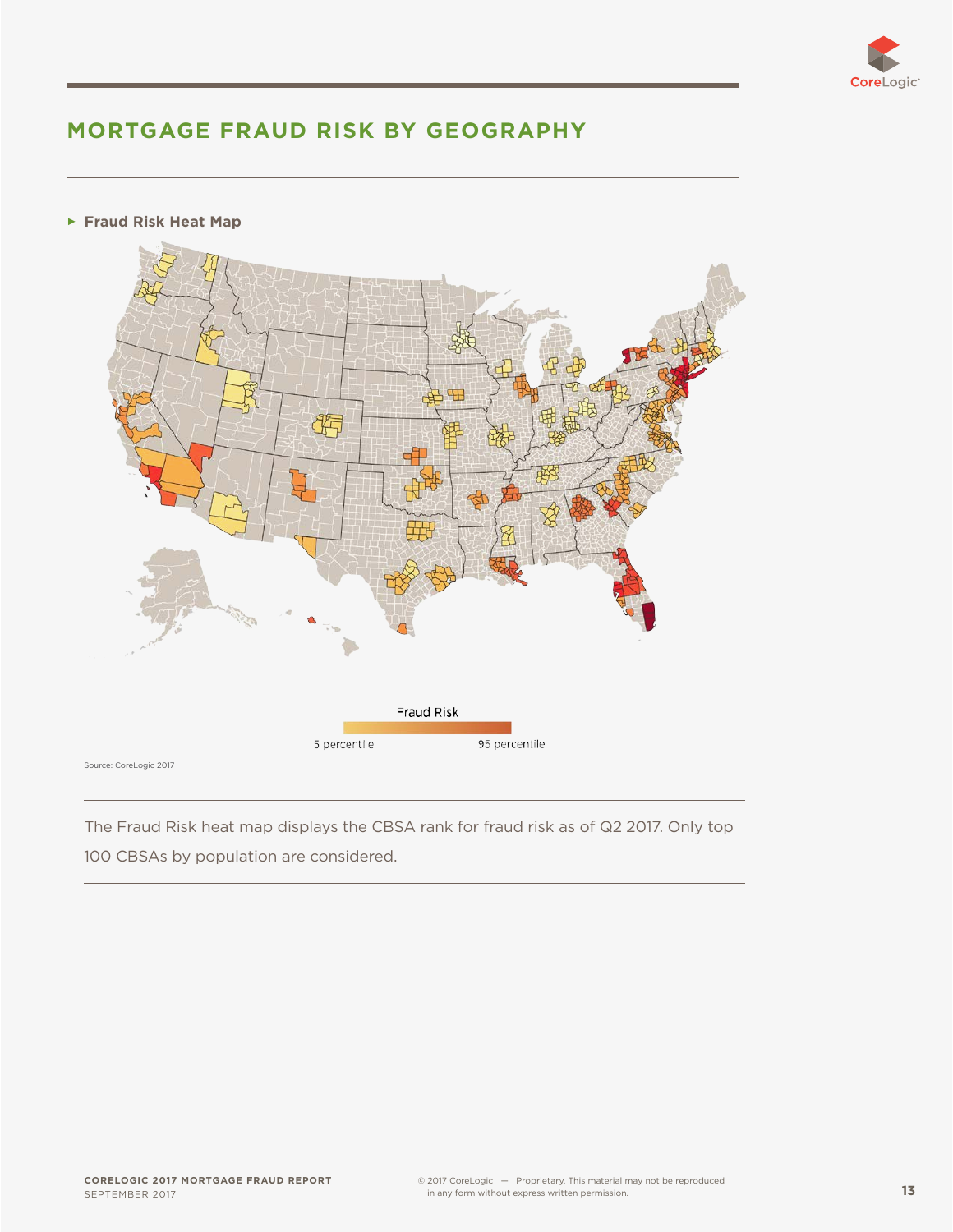<span id="page-15-0"></span>

## **MORTGAGE FRAUD RISK BY GEOGRAPHY**

All tables or graphs below are limited to the top 100 Metropolitan areas based on population.

#### ► **Five Metro Areas with the Highest Year-Over-Year Growth in Application Fraud Risk**

| <b>CORE-BASED STATISTICAL AREA</b>    | <b>RISK INDEX</b> | <b>FRAUD RISK INDEX CHANGE</b> |
|---------------------------------------|-------------------|--------------------------------|
| Greenville-Anderson-Mauldin, SC       | 122               | 116%                           |
| Des Moines-West Des Moines, IA        | 126               | 108%                           |
| Youngstown-Warren-Boardman, OH-PA     | 167               | 105%                           |
| Buffalo-Cheektowaga-Niagara Falls, NY | 235               | 105%                           |
| Madison, WI                           | 97                | 101%                           |

► **Five Metro Areas with the Largest Year-Over-Year Declines in Application Fraud Risk**

| <b>CORE-BASED STATISTICAL AREA</b>        | <b>RISK INDEX</b> | <b>FRAUD RISK INDEX CHANGE</b> |
|-------------------------------------------|-------------------|--------------------------------|
| Lakeland-Winter Haven, FL                 | 187               | $-17%$                         |
| Miami-Fort Lauderdale-West Palm Beach, FL | 259               | $-7%$                          |
| Jacksonville, FL                          | 186               | $-6%$                          |
| North Port-Sarasota-Bradenton, FL         | 144               | $-5%$                          |
| Tampa-St. Petersburg-Clearwater, FL       | 205               | $-4%$                          |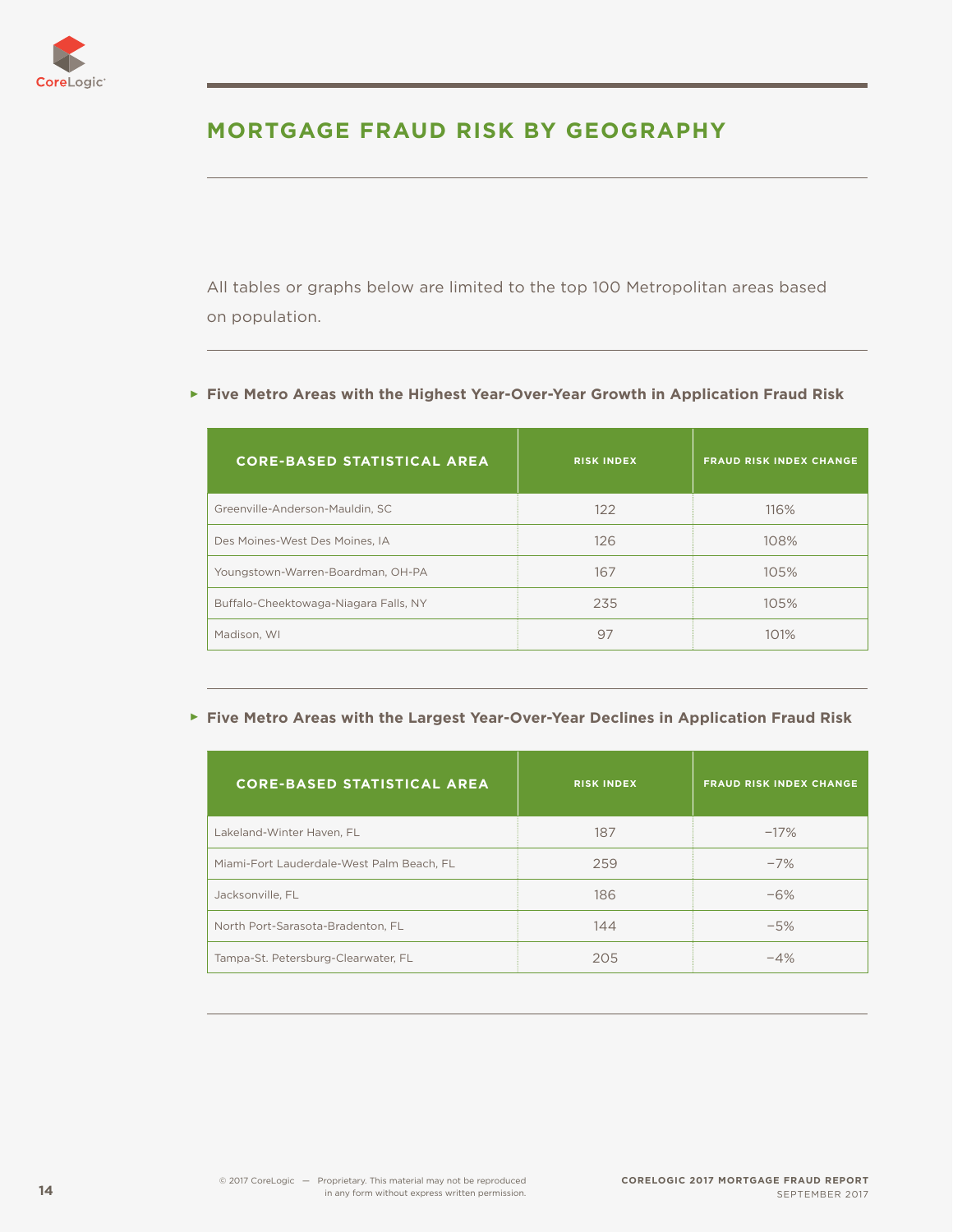

## **MORTGAGE FRAUD RISK BY GEOGRAPHY**

| <b>CORE-BASED STATISTICAL AREA</b>        | <b>POPULATION</b> | 2017 Q2<br><b>RISK</b><br><b>INDEX</b> | YEAR-OVER-<br><b>YEAR</b><br>2017 Q2 TO<br>2016 Q2 | <b>QUARTER-</b><br>OVER-<br><b>QUARTER</b><br>Q2 TO Q1, 2017 | <b>RISK</b><br><b>RANK</b> |
|-------------------------------------------|-------------------|----------------------------------------|----------------------------------------------------|--------------------------------------------------------------|----------------------------|
| Miami-Fort Lauderdale-West Palm Beach, FL | 6,012,331         | 259                                    | $-7%$                                              | $-5%$                                                        | 1                          |
| Buffalo-Cheektowaga-Niagara Falls, NY     | 1,135,230         | 235                                    | 105%                                               | 54%                                                          | $\overline{2}$             |
| New York-Newark-Jersey City, NY-NJ-PA     | 20,182,305        | 229                                    | 9%                                                 | $1\%$                                                        | 3                          |
| Tampa-St. Petersburg-Clearwater, FL       | 2,975,225         | 205                                    | $-4%$                                              | $-5%$                                                        | 4                          |
| Deltona-Daytona Beach-Ormond Beach, FL    | 623,279           | 199                                    | 3%                                                 | 1%                                                           | 5                          |
| Los Angeles-Long Beach-Anaheim, CA        | 13,340,068        | 199                                    | 21%                                                | 7%                                                           | 6                          |
| Augusta-Richmond County, GA-SC            | 590,146           | 190                                    | 49%                                                | 28%                                                          | 7                          |
| Lakeland-Winter Haven, FL                 | 650,092           | 187                                    | $-17%$                                             | $-13%$                                                       | 8                          |
| Jacksonville, FL                          | 1,449,481         | 186                                    | $-6%$                                              | 13%                                                          | 9                          |
| Orlando-Kissimmee-Sanford, FL             | 2.387.138         | 183                                    | 1%                                                 | 6%                                                           | 10                         |
| Springfield, MA                           | 631,982           | 181                                    | 30%                                                | 31%                                                          | 11                         |
| Urban Honolulu, HI                        | 998.714           | 177                                    | 11%                                                | O%                                                           | 12                         |
| San Diego-Carlsbad, CA                    | 3,299,521         | 176                                    | 35%                                                | 11%                                                          | 13                         |
| New Orleans-Metairie, LA                  | 1,262,888         | 174                                    | 19%                                                | 17%                                                          | 14                         |
| Palm Bay-Melbourne-Titusville, FL         | 568,088           | 172                                    | 6%                                                 | 27%                                                          | 15                         |
| Las Vegas-Henderson-Paradise, NV          | 2,114,801         | 171                                    | 3%                                                 | $-15%$                                                       | 16                         |
| Rochester, NY                             | 1,081,954         | 171                                    | 58%                                                | 98%                                                          | 17                         |
| Memphis, TN-MS-AR                         | 1,344,127         | 169                                    | 18%                                                | 8%                                                           | 18                         |
| Cape Coral-Fort Myers, FL                 | 701,982           | 168                                    | 4%                                                 | $-1\%$                                                       | 19                         |
| Youngstown-Warren-Boardman, OH-PA         | 549.885           | 167                                    | 105%                                               | $-39%$                                                       | 20                         |
| Oxnard-Thousand Oaks-Ventura, CA          | 850,536           | 164                                    | 11%                                                | $-19%$                                                       | 21                         |
| Atlanta-Sandy Springs-Roswell, GA         | 5,710,795         | 162                                    | 23%                                                | 2%                                                           | 22                         |
| Scranton--Wilkes-Barre--Hazleton, PA      | 558,166           | 161                                    | 56%                                                | 25%                                                          | 23                         |
| McAllen-Edinburg-Mission, TX              | 842,304           | 160                                    | $-2%$                                              | 46%                                                          | 24                         |
| Albuquerque, NM                           | 907,301           | 157                                    | 28%                                                | 3%                                                           | 25                         |

#### **TOP 25 METRO AREAS WITH THE HIGHEST APPLICATION FRAUD RISK**

Sources: CoreLogic; top 100 CBSAs are determined by population, estimated from U.S. Census Bureau Population Division March 2017 release.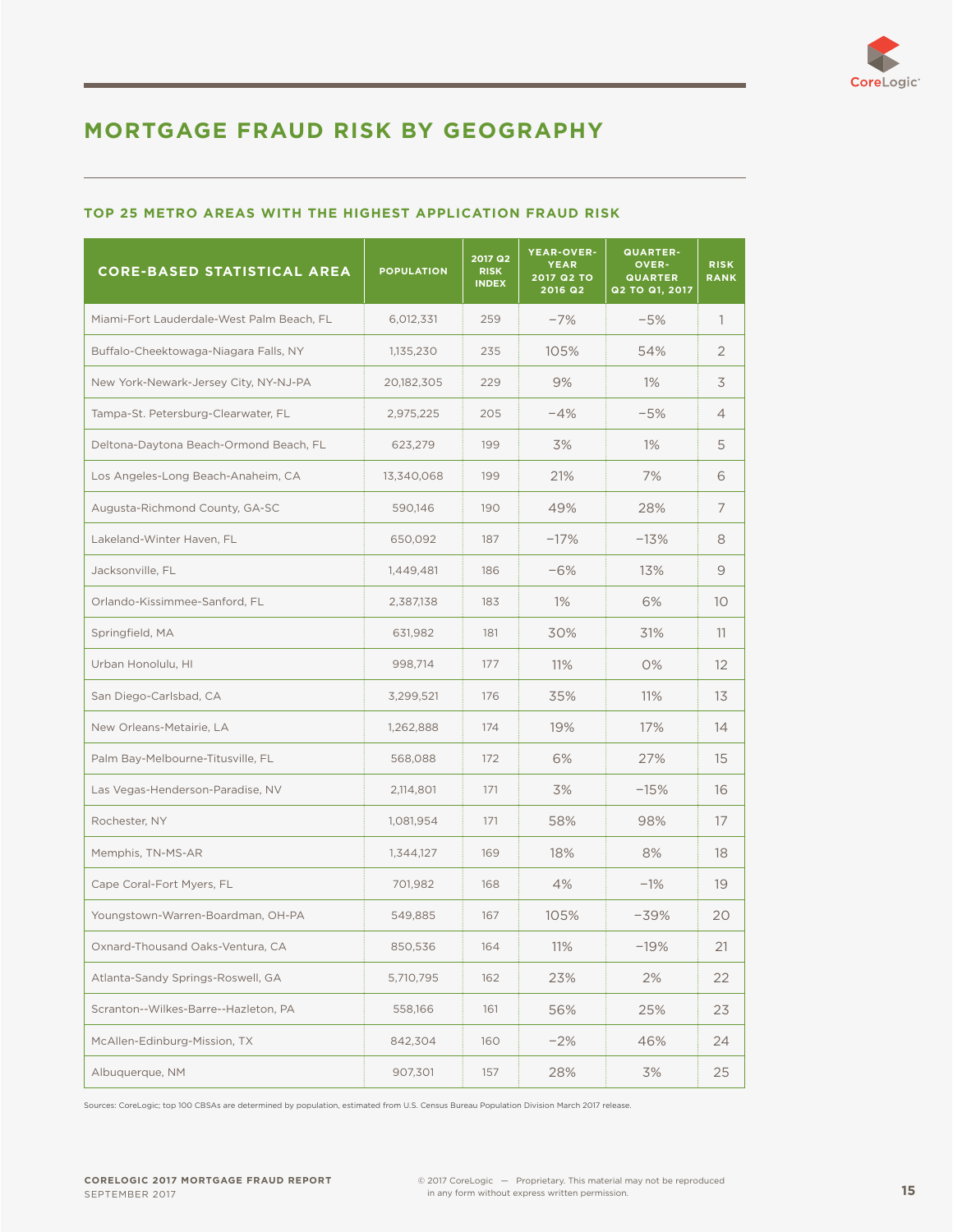

### **NATIONAL MORTGAGE FRAUD INDEX METHODOLOGY**

*Comprehensive fraud risk analysis based on the industry's largest lender-driven mortgage fraud consortium and leading predictive scoring technology.*

The CoreLogic Mortgage Application Fraud Risk Index represents the collective level of fraud risk the mortgage industry is experiencing in each time period, based on the share of loan applications with a high risk of fraud. The index is standardized to a baseline of 100 for the share of high-risk loan applications nationally in the third quarter of 2010. Each 1-point change in the index represents a 1 percent change in the share of mortgage applications having a high risk of fraud.

The estimated number of fraudulent applications is derived by applying the current risk level of CoreLogic Mortgage Fraud Consortium applications to industry volumes.

The Fraud Type Indicators are based on specific CoreLogic LoanSafe Fraud Manager alerts. These alerts are compiled consistently for all CoreLogic Mortgage Fraud Consortium members. Indicator levels are based on the prevalence and predictiveness of the relevant alerts. An increase in the indicator correlates with increased risk of the corresponding fraud type.

#### **ABOUT CORELOGIC**

CoreLogic (NYSE: CLGX) is a leading global property information, analytics and data-enabled services provider. The company's combined data from public, contributory and proprietary sources includes over 4.5 billion records spanning more than 50 years, providing detailed coverage of property, mortgages and other encumbrances, consumer credit, tenancy, location, hazard risk and related performance information. The markets CoreLogic serves include real estate and mortgage finance, insurance, capital markets, and the public sector. CoreLogic delivers value to clients through unique data, analytics, workflow technology, advisory and managed services. Clients rely on CoreLogic to help identify and manage growth opportunities, improve performance and mitigate risk. Headquartered in Irvine, Calif., CoreLogic operates in North America, Western Europe and Asia Pacific. For more information, please visit www.corelogic.com.

CORELOGIC, the CoreLogic logo, and LOANSAFE FRAUD MANAGER are trademarks of CoreLogic, Inc. and/or its subsidiaries.

Additional CBSA-level data available by request.

#### **CONTACT**

For more information, please visit *[corelogic.com/mortgagefraud](http://www.corelogic.com/mortgagefraud)*, call 415.536.3500 or email l[oansafe@corelogic.com](mailto:LoanSafe@corelogic.com)